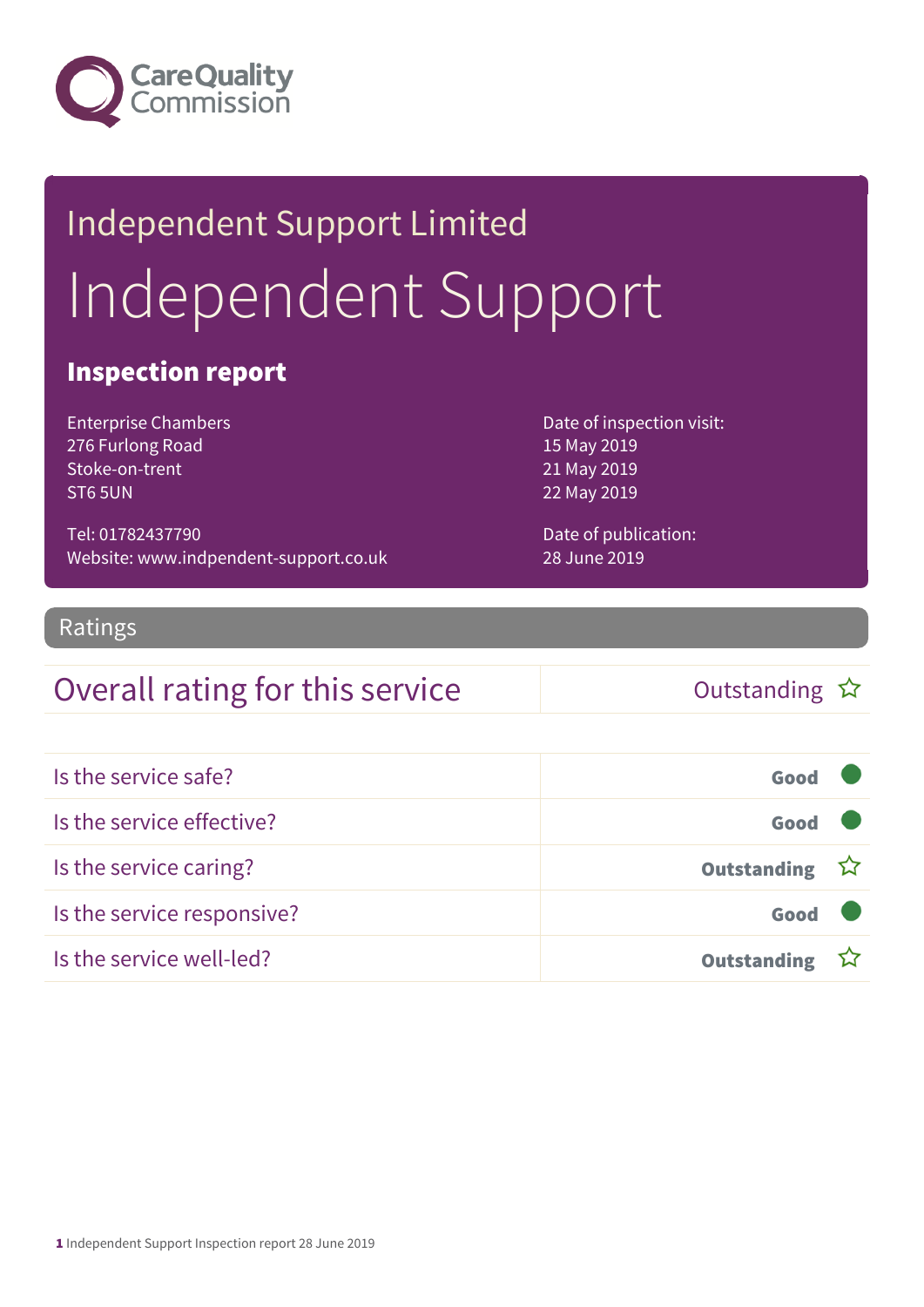#### Summary of findings

#### Overall summary

About the service: Independent Support provides personal care to people living in their own homes which included supported living settings. At the time of our inspection there were 17 people who used the service.

People's experience of using this service: People and their relatives felt safe using this service. They told us they had high levels of confidence in the staff and were very complimentary about the caring nature of staff. Staff provided significantly high levels of care and support to people.

The service was exceptionally well-led by managers who were motivated to put people at the heart of the service. People and their relatives were highly complimentary about the registered manager. There were extremely effective governance systems in place. The registered manager and the deputy manager were open to new learning and continuously improving the service.

Professionals found the service was highly skilful in partnership working. As a result of the significant partnership working people's care needs were effectively met. There were enough staff employed by the service to meet people's needs.

The service applied the principles and values of Registering the Right Support and other best practice guidance. These ensure that people who use the service can live as full a life as possible and achieve the best possible outcomes that include control, choice and independence.

Pre-employment checks were carried out before staff began working in the service. Staff were supported using induction, training and supervision. Staff training included a range of subjects to meet people's needs including medicines administration and food hygiene. Additional support was provided by the registered manager via an on-call service to staff and relatives.

People were protected from harm by staff who understood what they needed to do if they had any safeguarding concerns. People's personal risks had been identified and steps put in place to avoid harm.

The provider had systems in place to monitor the service including accidents and complaints.

Staff provided appropriate support to people and did not discriminate against them. They enhanced the quality of people's lives by assisting them to develop confidence and new skills.

Care plans were updated each week as required and provided the necessary guidance to staff to ensure people received the best of care.

For more details, please see the full report which is on the CQC website at www.cqc.org.uk

Rating at last inspection: Good (Last report published December 2016).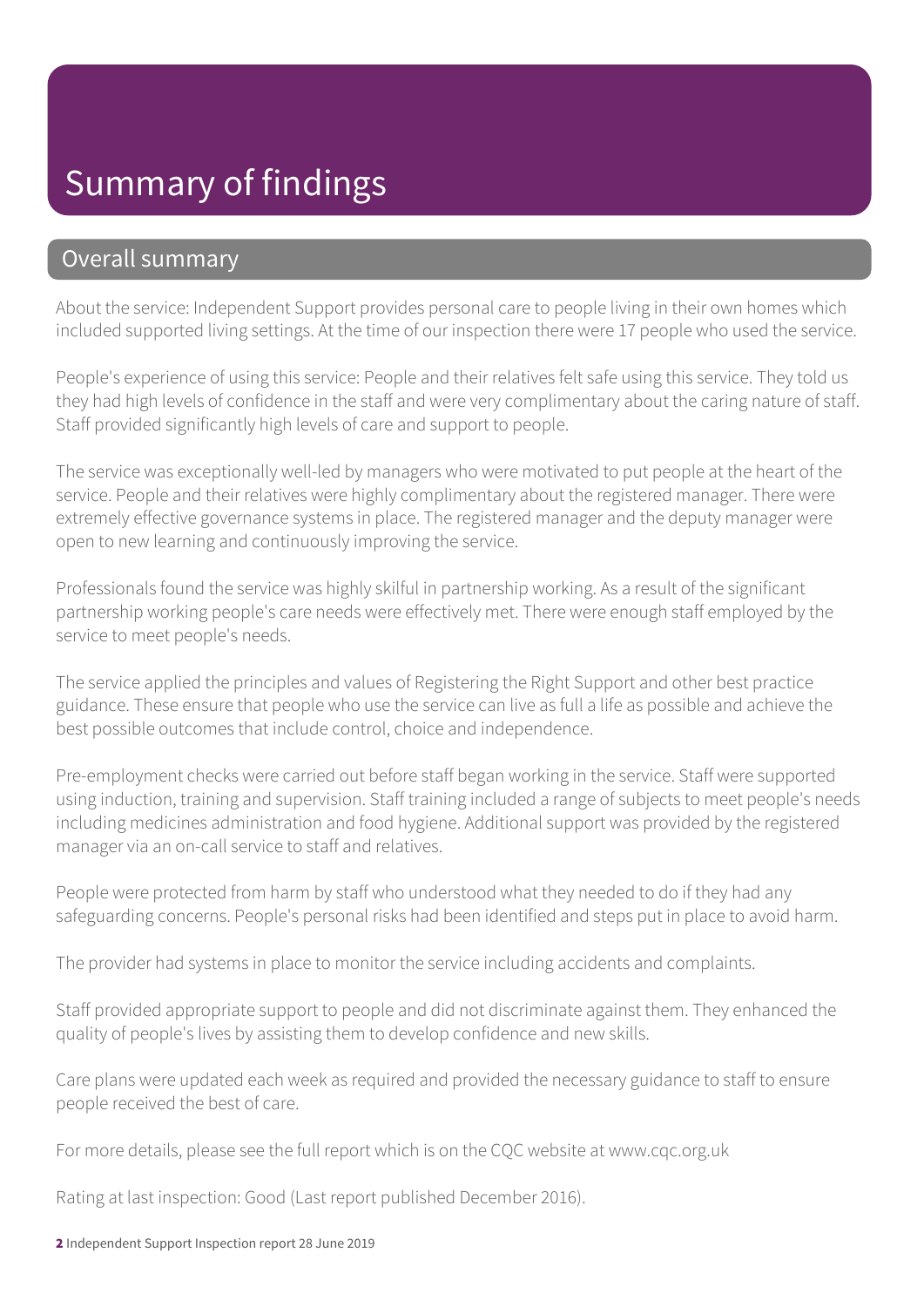Why we inspected: This inspection was carried out in line with our inspection scheduling.

Follow up: We will continue to monitor the service through the information we receive and discussions with partner agencies. Our next inspection will be carried out in line with our inspection scheduling unless information of concern comes to light. Should concerns arise we may bring forward our next inspection.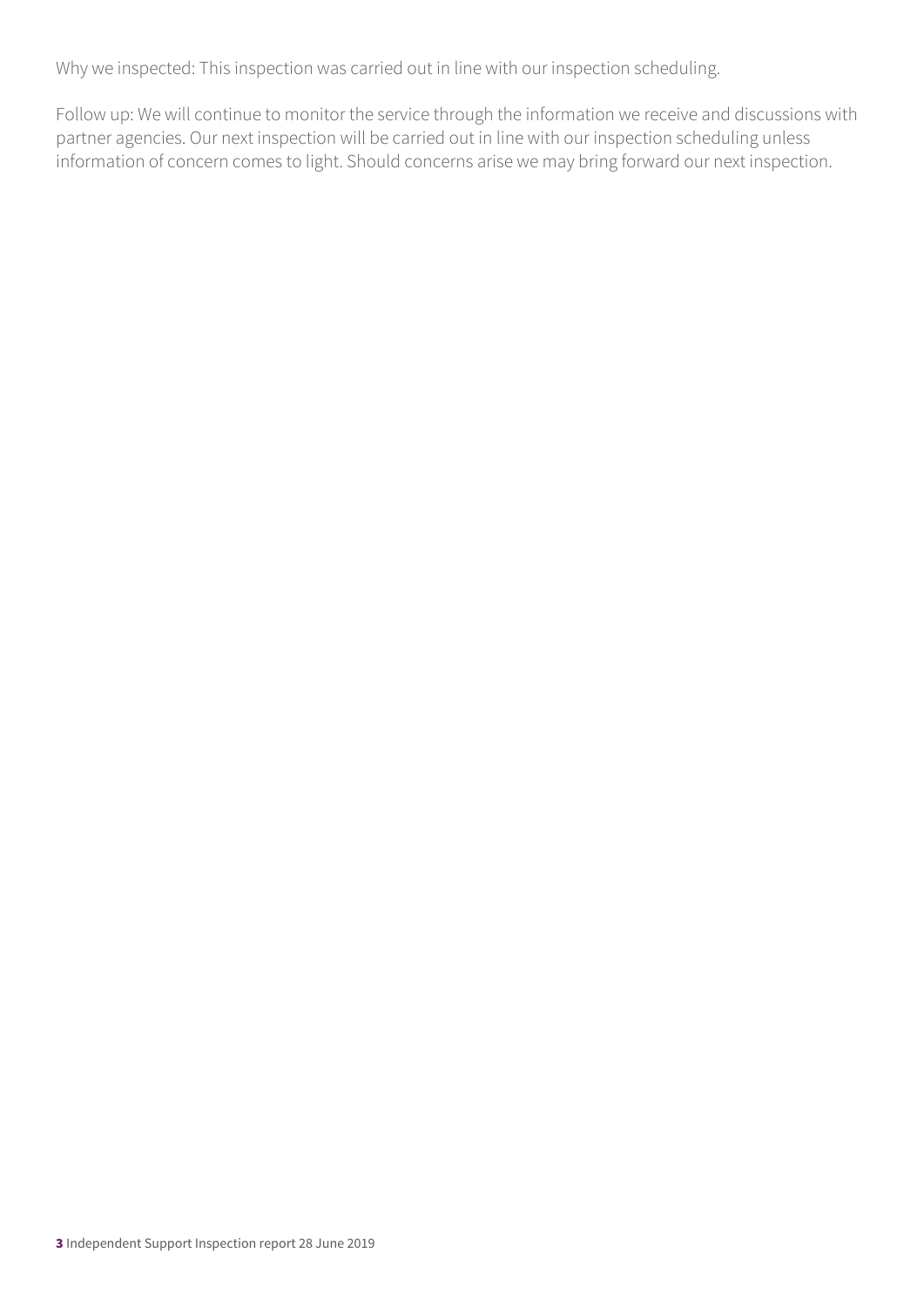#### The five questions we ask about services and what we found

We always ask the following five questions of services.

| Is the service safe?                         | Good          |
|----------------------------------------------|---------------|
| The service was safe.                        |               |
| Details are in our Safe findings below.      |               |
| Is the service effective?                    | Good          |
| The service was effective.                   |               |
| Details are in our Effective findings below. |               |
| Is the service caring?                       | Outstanding ☆ |
| The service was exceptionally caring.        |               |
| Details are in our Caring findings below.    |               |
| Is the service responsive?                   | Good          |
| The service was responsive.                  |               |
| Details are in our Responsive findings below |               |
| Is the service well-led?                     | Outstanding ☆ |
| The service was exceptionally well-led.      |               |
| Details are in our Well-Led findings below.  |               |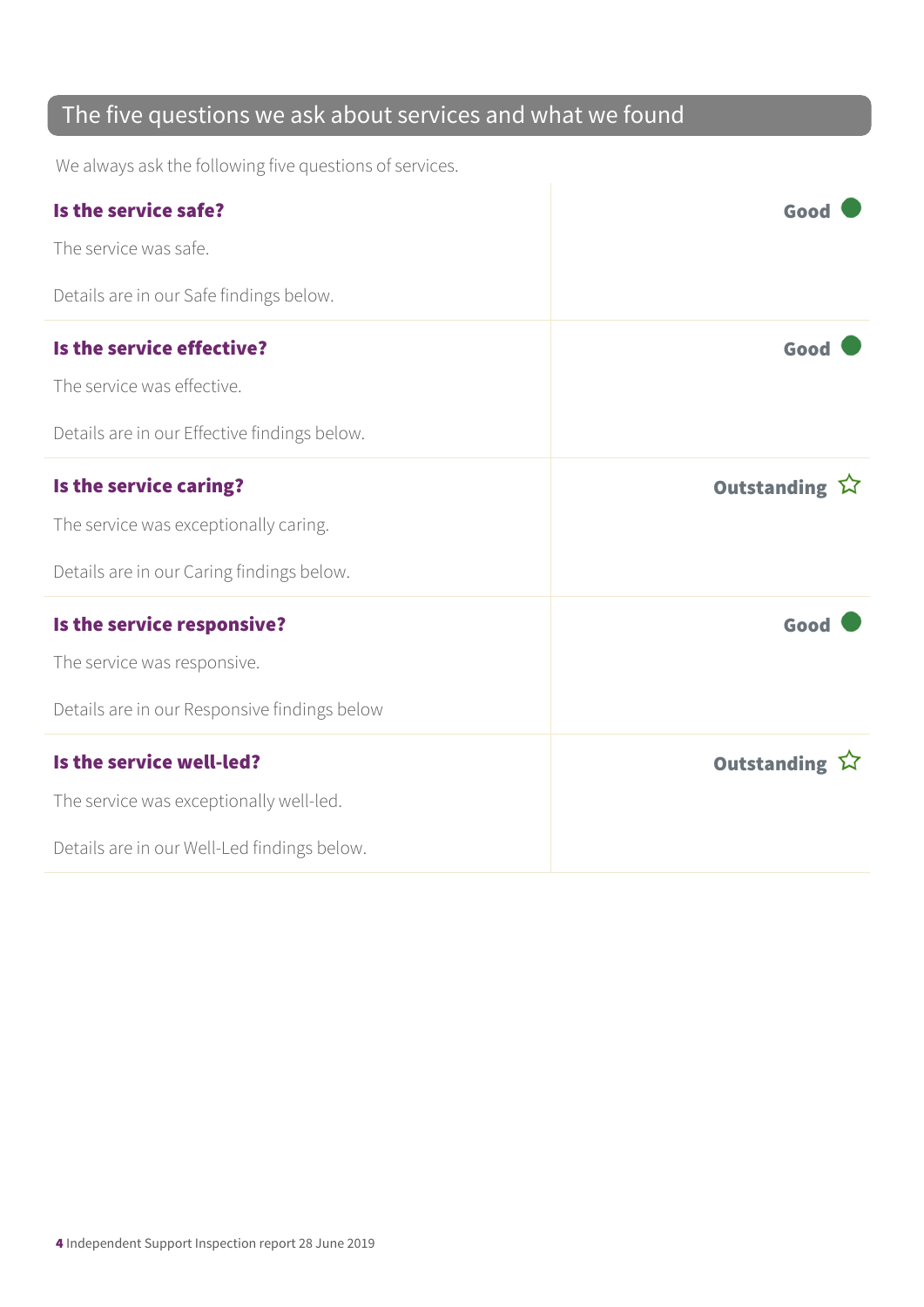

# Independent Support Detailed findings

### Background to this inspection

The inspection: We carried out this inspection under Section 60 of the Health and Social Care Act 2008 (the Act) as part of our regulatory functions. This inspection was planned to check whether the provider was meeting the legal requirements and regulations associated with the Act, to look at the overall quality of the service, and to provide a rating for the service under the Care Act 2014.

Inspection team: The inspection was carried out by one inspector.

Service and service type: This service provides care and support to people living in a 'supported living' setting, so that they can live as independently as possible. People's care and housing are provided under separate contractual agreements. CQC does not regulate premises used for supported living; this inspection looked at people's personal care and support. The service also provided support to people living in their own homes. Not everyone using the service receives a regulated activity; CQC only inspects the service being received by people provided with personal care; help with tasks related to personal hygiene and eating. For people the provider helps with tasks related to personal hygiene and eating, we also consider any wider social care provided.

The service had a manager registered with the Care Quality Commission. This means that they and the provider are legally responsible for how the service is run and for the quality and safety of the care provided.

Notice of inspection: We contacted the service the day before our inspection to advise them of our site visit. This was because the service is small and we needed to be sure, the registered manager would be in. The inspection site visit took place on 15 May 2019. On the same day we visited people with their permission in their supported living service.

What we did: Providers are required to send us key information about their service, what they do well, and improvements they plan to make. This information helps support our inspections. We reviewed this information together with information sent to us about events in the service to plan our inspection. We also contacted professionals including local authority commissioners and the local authority safeguarding team.

During inspection: We spoke with four people who used the service and six relatives. We spoke with six staff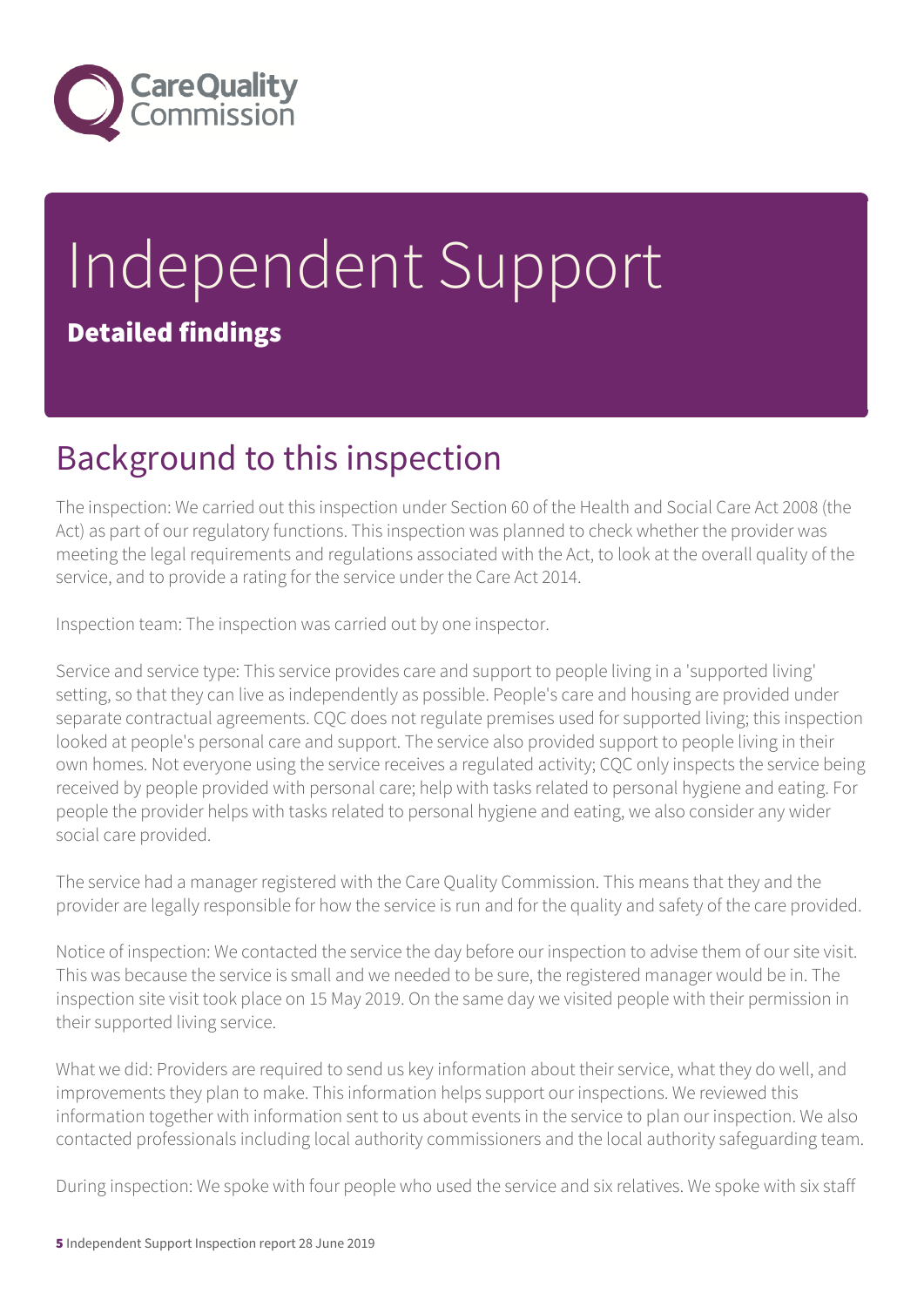including the registered manager, the service coordinator, staff supervisor and care staff. We carried out observations of staff interactions with people who used the service.

We reviewed three people's care documents and gathered information from other records held by the provider. These included audits, and accidents and incidents.

After inspection: We reviewed the evidence provided to us during the inspection.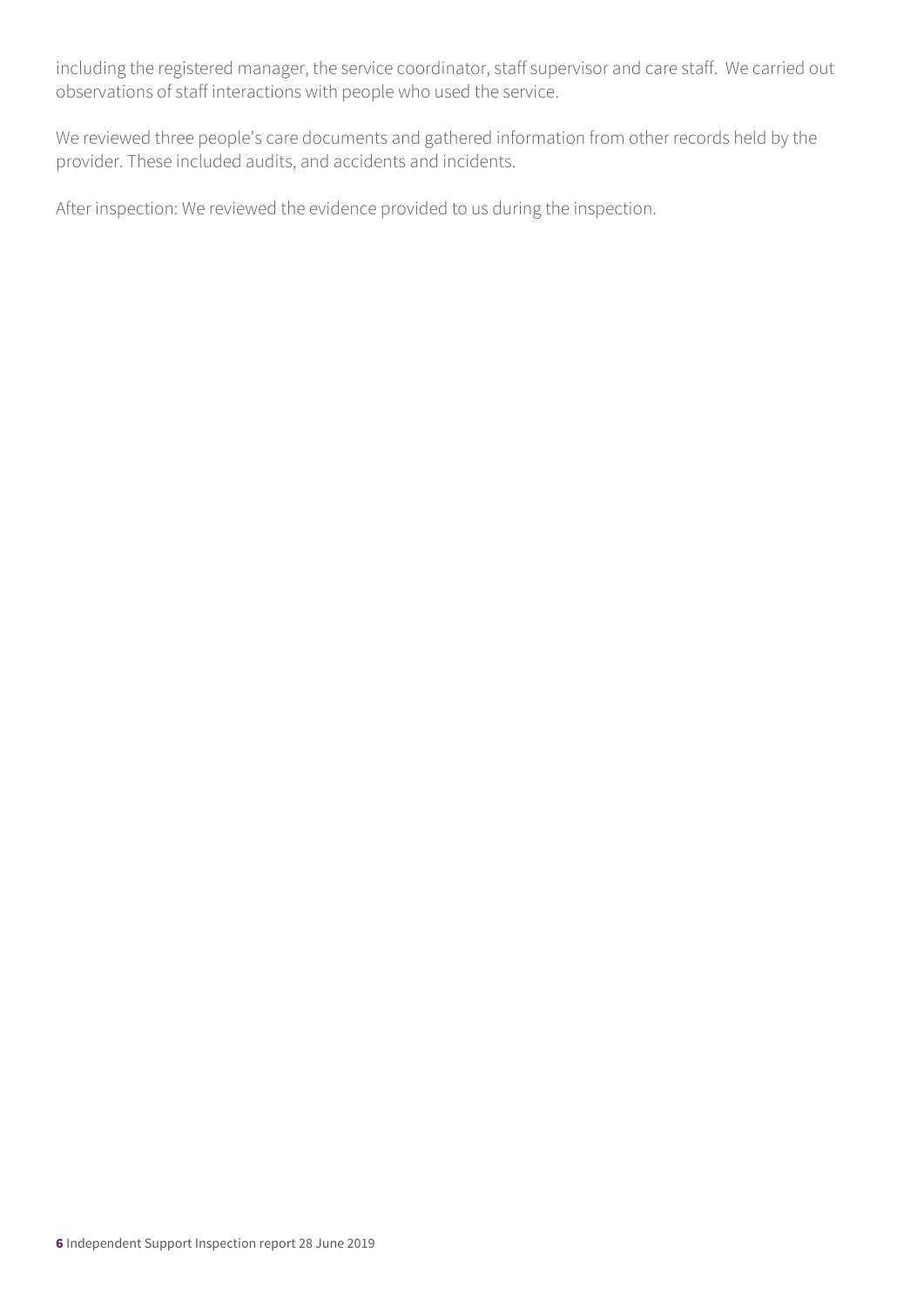

#### Is the service safe?

### Our findings

Safe – this means we looked for evidence that people were protected from abuse and avoidable harm.

People were safe and protected from avoidable harm. Legal requirements were met.

Systems and processes to safeguard people from the risk of abuse.

• Staff were trained in safeguarding and were aware of how to report any concerns. They felt confident in reporting any issues to the registered manager.

• People's finances were safely managed. Audit checks were carried out weekly by administration staff.

Assessing risk, safety monitoring and management; Learning lessons when things go wrong.

• Risks to people had been assessed in detail. Staff understood people's personal risks and knew how to avoid harm to people.

• Safety aspects of the service were routinely carried out. Any maintenance issues were dealt with and reported weekly to the registered manager, who in turn ensured the provider was made aware.

• Accidents and incidents were monitored by the registered manager.

• Staff felt they were constantly learning about how to improve the service to avoid things going wrong. The registered manager told us they had recently learned lessons about working with the police when it had been necessary to call them out.

Staffing and recruitment.

• The provider had a safe recruitment process in place. Pre-employment checks were carried out before staff began working in the service to check on their suitability.

• There were sufficient staff on duty to meet people's needs. Checks were carried out by the registered manager to ensure staffing levels were sufficient to cover people's individual support needs.

Using medicines safely.

• Medicines were safely used by staff. Staff were trained in the receipt, storage, administration and disposal of medicines.

Preventing and controlling infection.

• People were supported by staff to ensure their home was clean and tidy. Gloves and aprons were available to staff to reduce the spread of infections.

• People's laundry was individually washed either by themselves or with staff support.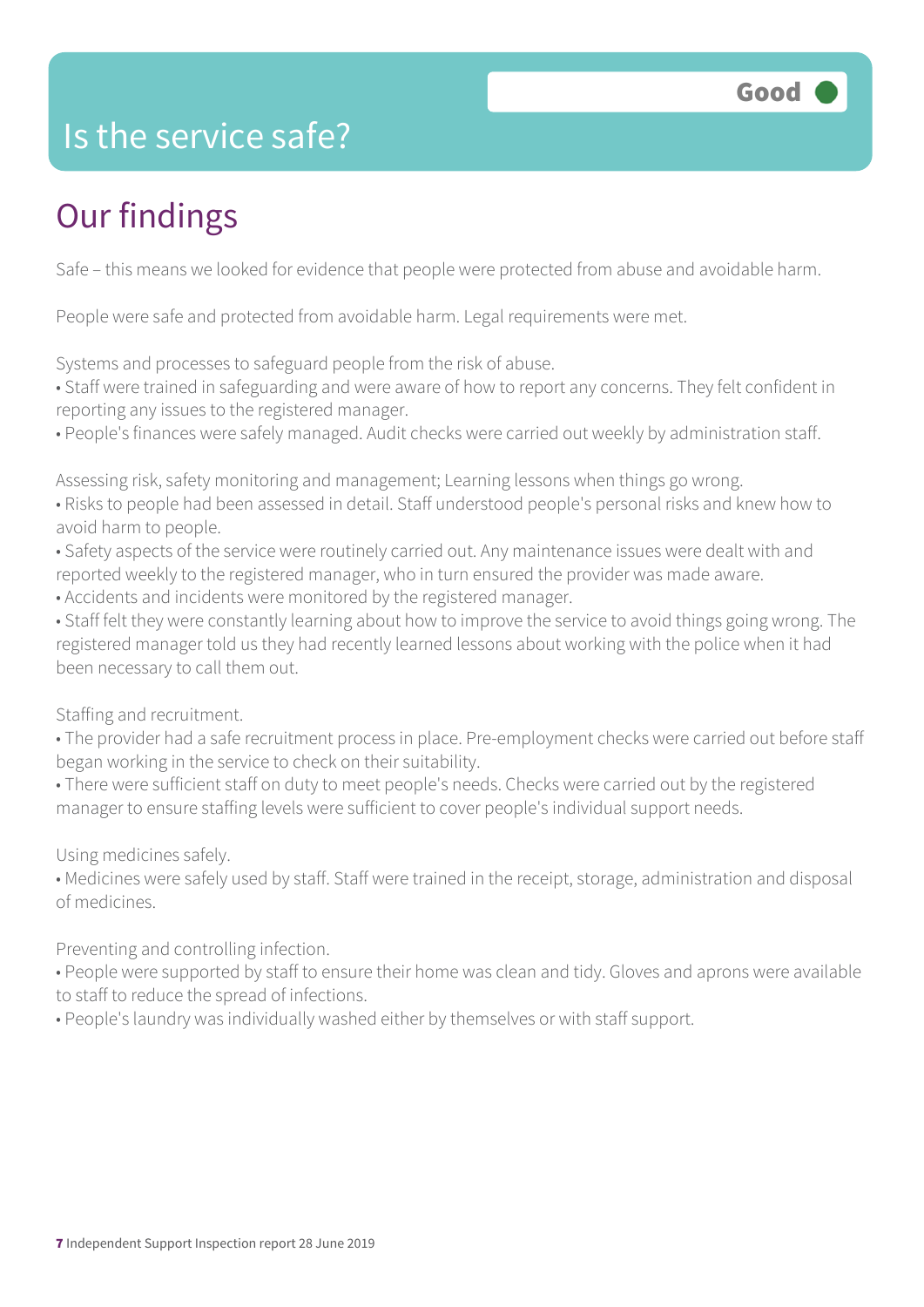#### Is the service effective?

## Our findings

Effective – this means we looked for evidence that people's care, treatment and support achieved good outcomes and promoted a good quality of life, based on best available evidence.

People's outcomes were consistently good, and people's feedback confirmed this.

Assessing people's needs and choices; delivering care in line with standards, guidance and the law. • Assessments of people's needs were detailed and in line with national standards. Professionals with specialist knowledge confirmed to us the staff had involved them in assessing people's needs and setting up people's support arrangements.

• People were involved in assessing their choices and preferences. These were documented in people's weekly diaries.

• Relatives commented to us that staff knew people well. They described to us how people's needs and choices were met by the staff.

Staff support: induction, training, skills and experience.

- Staff were supported through a period of induction to familiarise themselves with the service and gain the necessary experience to work in the service.
- The registered manager monitored staff training to ensure staff were up-to-date.
- Staff received further support from the service managers using supervision and appraisal.

Supporting people to eat and drink enough to maintain a balanced diet.

- People worked with staff to set a menu with other householders for the week. If people wanted to eat a different meal staff were available to support them prepare their chosen food.
- Staff encouraged people to eat and drink healthy options. This had resulted in one person losing a significant amount of weight which had led to an improved lifestyle.

Staff working with other agencies to provide consistent, effective, timely care.

- Evidence in people's files showed regular contact with other agencies to seek their advice and guidance to provide effective care.
- Professionals told us staff kept in touch with them and quickly notified them if there were any changes to people's needs.

Adapting service, design, decoration to meet people's needs.

• People had chosen colours and patterns for an artistic member of staff to decorate particular walls.

Supporting people to live healthier lives, access healthcare services and support.

• People were enabled to attend appointments and healthcare professionals were welcomed into people's homes.

• People were supported to participate in activities which supported their well-being.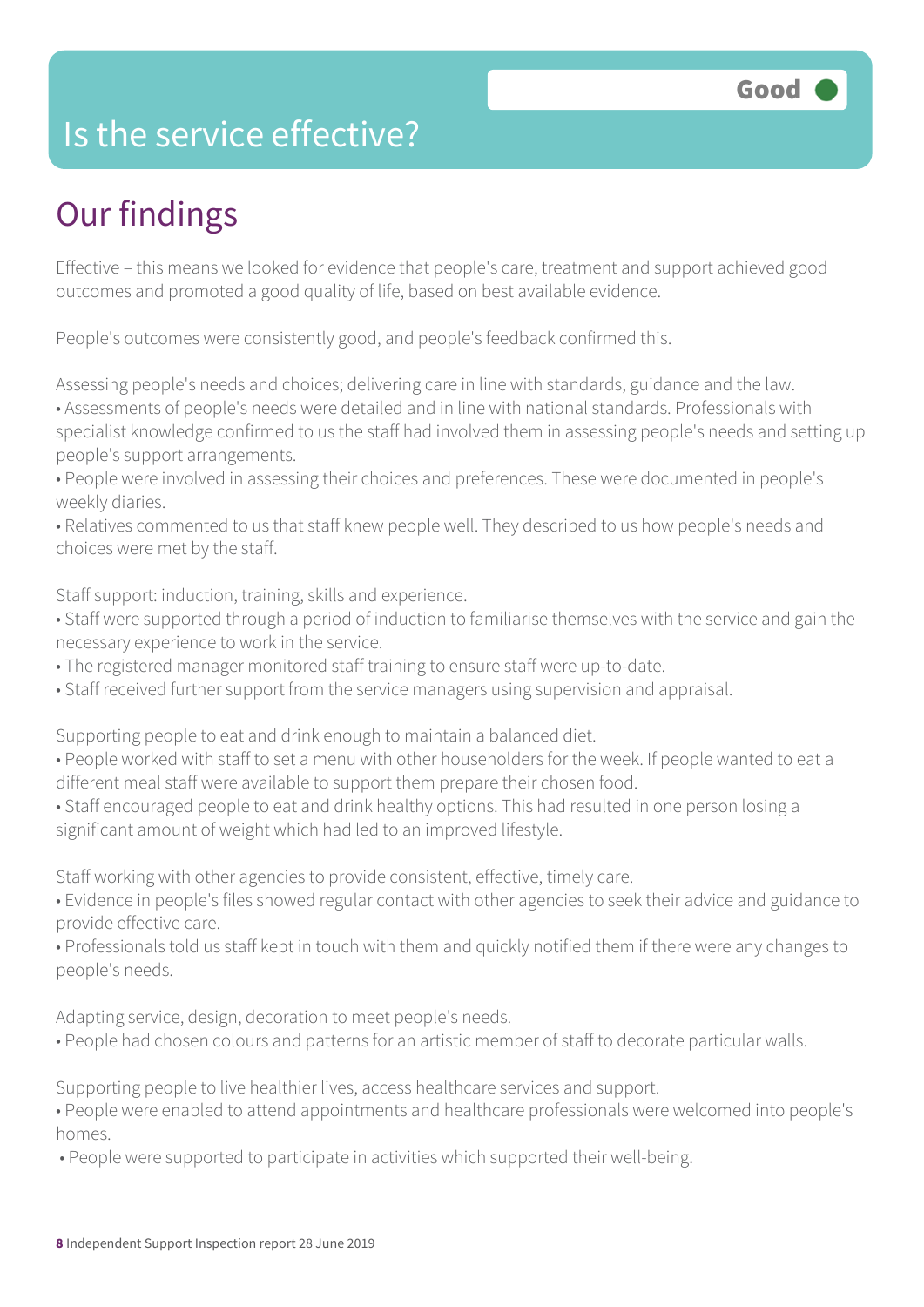Ensuring consent to care and treatment in line with law and guidance.

The Mental Capacity Act 2005 (MCA) provides a legal framework for making particular decisions on behalf of people who may lack the mental capacity to do so for themselves. The Act requires that, as far as possible, people make their own decisions and are helped to do so when needed. When they lack mental capacity to take particular decisions, any made on their behalf must be in their best interests and as least restrictive as possible.

We checked whether the service was working within the principles of the MCA, whether any restrictions on people's liberty had been authorised and whether any conditions on such authorisations were being met.

• Staff were provided with training in the MCA and DoLS. Although the service had not applied to restrict anyone of their liberty, the registered manager was in discussion with local services to see what steps needed to be taken to keep a person safe.

• The service worked in partnership with other professionals and relatives who had been granted Power of Attorney through the Court of Protection.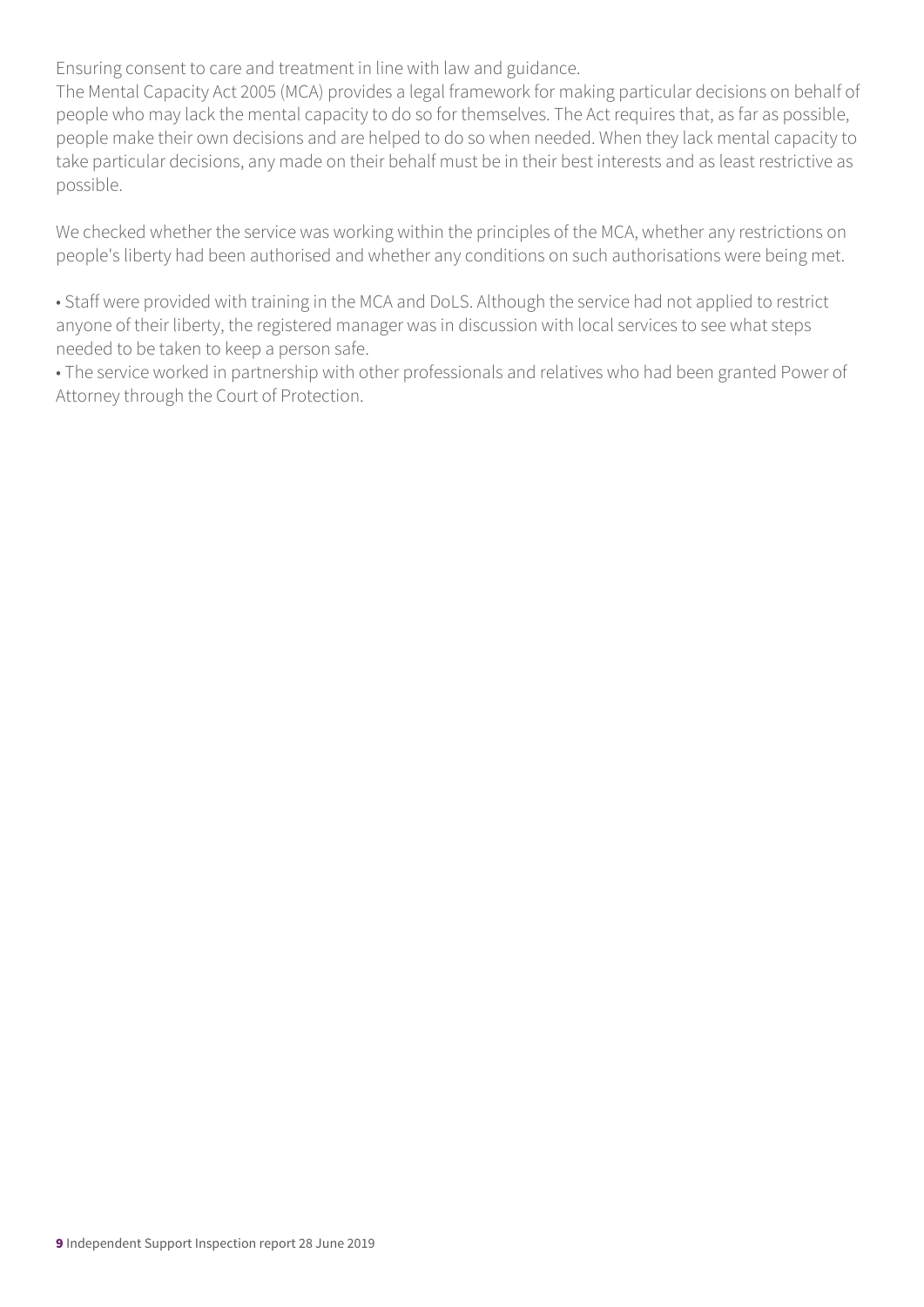#### Is the service caring?

### Our findings

Caring – this means we looked for evidence that the service involved people and treated them with compassion, kindness, dignity and respect.

People were truly respected and valued as individuals; and empowered as partners in their care in an exceptional service.

Ensuring people are well treated and supported; respecting equality and diversity.

• People felt staff really cared about them. Two people wanted to talk to us about how good staff were. Arrangements were put in place by the registered manager, so we could talk to them by phone whilst they were on their lunch break at college and a work placement. They were highly complimentary about staff and told us about their achievements and that they chose what they wanted to do. They gave their staff ten out of ten. The strong caring ethos of the service was underpinned by the behaviour of the registered manager and the deputy manager. They repeatedly told us it was the people's service and they were the main partners in their care.

• People had benefitted enormously from a very stable and secure environment created by the staff with strong professional boundaries in place. These boundaries successfully meant people were very welltreated with appropriate levels of friendliness. Because of the stability, one person's life had radically changed for the better. There had been a momentous decrease in adverse behaviour. Their relative wished they had begun to use the service earlier as their relationship had improved. They attributed this to the service delivering high levels of care. Another person's challenging behaviour had been eradicated. After previously experiencing a poor service, their relative told us they were no longer anxious if they got a call from the service. They said they only received, "Happy phone calls now." One person had increased in confidence. Their relative told us staff always gave the person choices about what they wanted, and they had' "Come out of their shell."

• Staff were very proud of people's achievements and praised them for achieving their goals. We saw people beaming with pride when staff spoke about their significant achievements. This included one person losing a significant amount of weight which meant they were then able to go on outings. Staff had ensured people were offered annual cost-effective passes to local attractions.

• The registered manager spoke with us about how staff had come together to support a person have their own possessions when they had moved in with nothing. The person felt welcomed into the service.

• Relatives were effusive in their comments about the service. They described staff in glowing terms and used words such as, "Brilliant", "Absolutely brilliant" and "Absolutely superb." One relative told us they thought they knew what a good service was until they came across Independent Support and now they really knew.

• New workers were introduced to people at a pace which met their needs. This meant people were able to develop relationships with new staff members. Relatives really valued this aspect of the service.

Supporting people to express their views and be involved in making decisions about their care.

• People were truly empowered to use their own voice. Staff used pictures and easy ready documents to support this. The many and varied photographs taken by staff showed staff had enabled people to express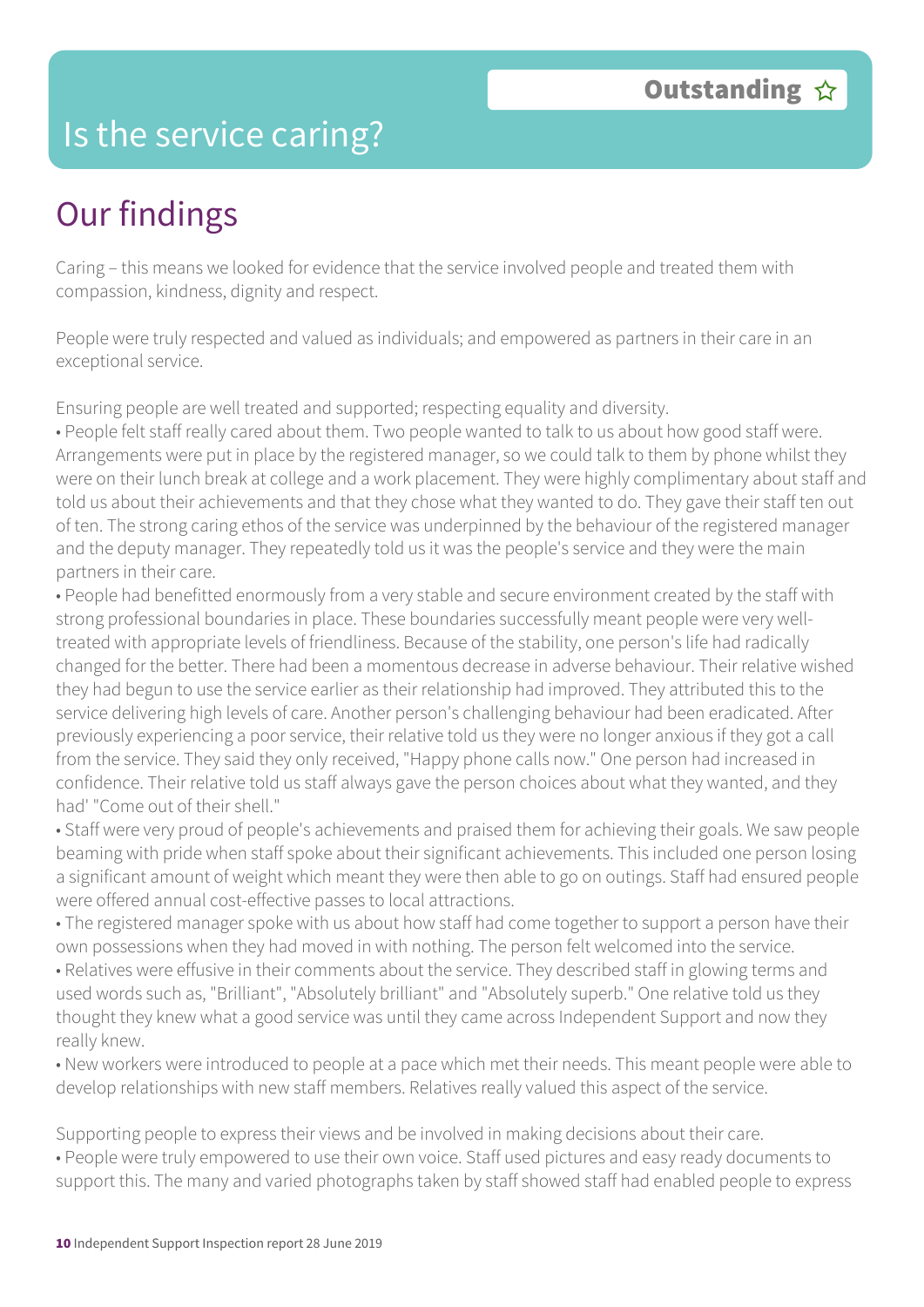their wishes and make their dreams come true. Staff were delighted when one person told them they could not be bothered to do something as this meant they had developed the confidence to use their voice. People held household meetings where they freely expressed how they wanted their house run. One person told us they had very much enjoyed interviewing for their new staff. Another person on understanding the inspector's role approached us with confidence to tell us about their positive experience.

• Extremely effective systems were in place to ensure people were involved in the service; their voices were heard. Every Sunday staff sat down with each person to review their week and seek their views. Staff followed an easy read format using pictures and open questions which resulted people directing their own care. People confirmed staff listened to their wishes and dreams. Staff were extremely proud a person had been able to say they wanted to go on holiday as this meant they had come a long way. Despite significant obstacles with personal documents, staff had successfully reached the point where the person could book the holiday. Another person had been delighted when their wish to meet their sporting heroes had been fulfilled. Staff were busy trying to find a singer's next show, so they could see their favourite star on stage.

• The Sunday discussions reviewed with people issues such as relationships with housemates. They were picked up at the earliest opportunity and staff were able to provide high levels of emotional care to seek resolutions with people.

• Staff really listened to people and valued their contribution. One person had recently had a special birthday. They had directed their celebrations. Their preferred menu had resulted in night staff being delegated specific tasks to bring their burger menu to fruition.

• People were encouraged to speak up for themselves. Staff had a very clear understanding of the role of advocacy in people's lives. A professional told us staff respected the role of the advocate and offered people the opportunity to speak with their advocate in private. When a person needed clarity, staff were extremely informative and helpful to the person.

• A family and friends support group had been set up to encourage the participation of others in the service. The registered manager told us attendance had so far been less than they had hoped for, and they were looking at ways to increase the size of the group.

Respecting and promoting people's privacy, dignity and independence.

• Promoting people's independence was a key feature of the service. Staff broke down targets set by people into small steps. This included supporting people to travel to an agreed point and then people travelled on their own to their destination. One person's activities for their preferred day was in their bedroom so they could see what was happening at each point. Relatives spoke to us about people increasingly developing more independence skills including cooking and self-care skills.

• People were continuously involved in learning and developing new skills. They were motivated and encouraged by staff. One person experienced difficulty in planning their week. Staff supported the person to plan their own days, one day at a time.

• Staff were all trained in dignity and respecting people. People were not told what do by staff but were encouraged to think about what they might like to do. Staff respected people's choices. They spoke to people in a dignified way and respected their privacy.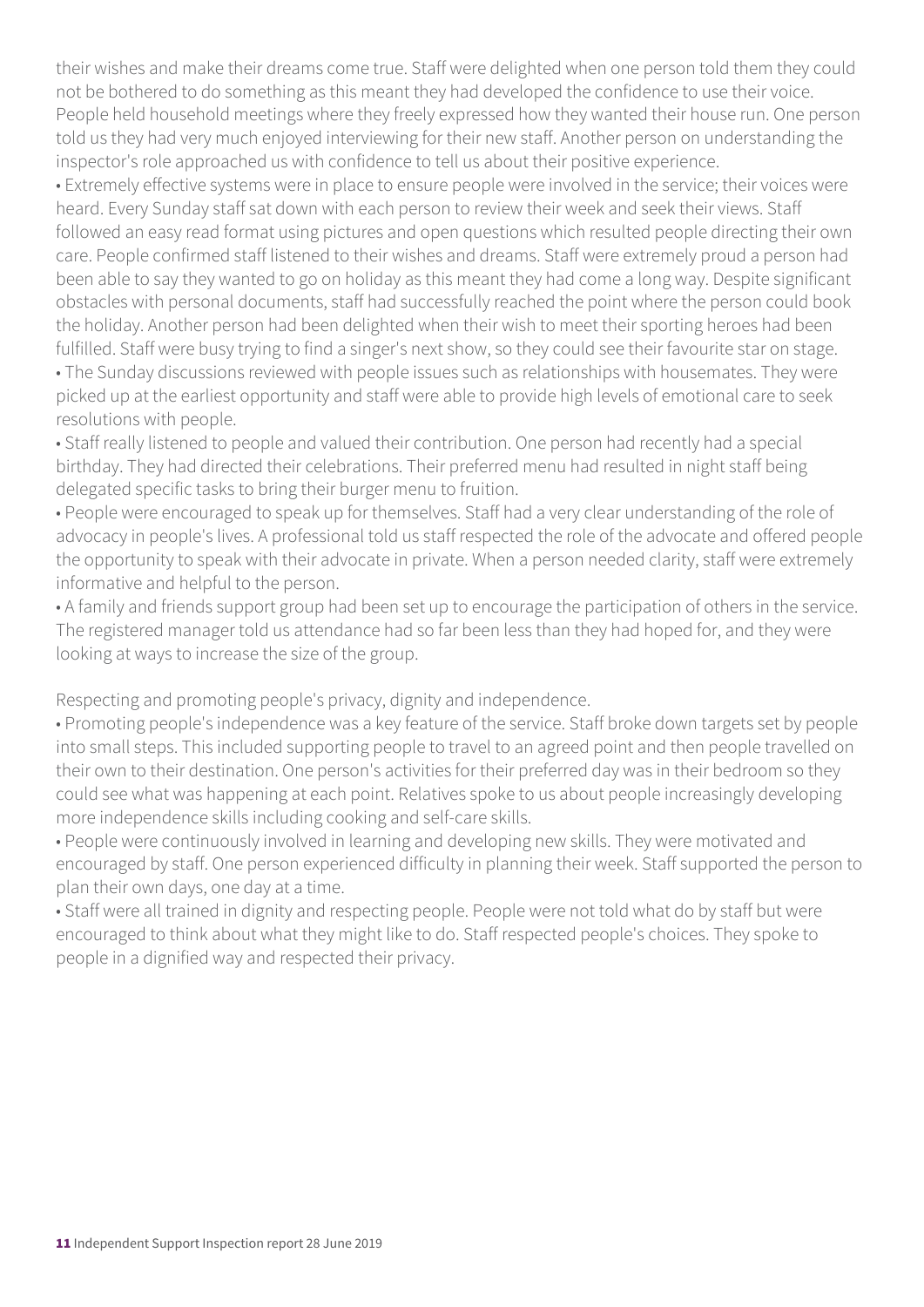#### Is the service responsive?

## Our findings

Responsive – this means we looked for evidence that the service met people's needs.

People's needs were met through good organisation and delivery.

Planning personalised care to meet people's needs, preferences, interests and give them choice and control. • The service was developed and designed in line with the principles and values that underpin Registering the Right Support. People had made choices about their personal lifestyles. Staff supported people to attend work placements, attend a local college and volunteer in a local charity shop.

• Staff were supportive of people maintaining regular contact with their families. Relatives spoke of people having contact with them on days agreed between them and the person and using text messages to stay in contact.

• Staff understood the Accessible Information Standard. Scrapbooks using photographs had been developed with people to document their lives. Whilst the scrap books had provided a focal point for people's outings and trips to events they also documented people's achievements in their daily lives. For example, photographs of food shopping had been included.

• Care plans were person-centred and updated when required on a weekly basis.

End-of-life care and support.

• Staff had put in place care plans with contact details of important relatives who needed to be informed if anything happened to people who used the service. They recognised that this was often a distressing issue to discuss with relatives for the younger people they supported, and they were respectful of their wishes. • People were supported to engage in a religion of their choice from which they were able to draw support and comfort.

Improving care quality in response to complaints or concerns.

• The provider had a complaints policy in place. The registered manager gave examples of the complaints they had addressed. One person who used the service had wished to make a complaint. Their complaint had been given due attention and they were provided with an outcome to their satisfaction.

• Relatives we spoke with during the inspection told us they had no need to make a complaint. They felt if they wished to discuss any issue they could contact the registered manager directly and were confident they would receive a prompt and sympathetic response.

• Relatives and people who used the service were able to text the registered manager with any comments. They told us the registered manager got back to them within minutes.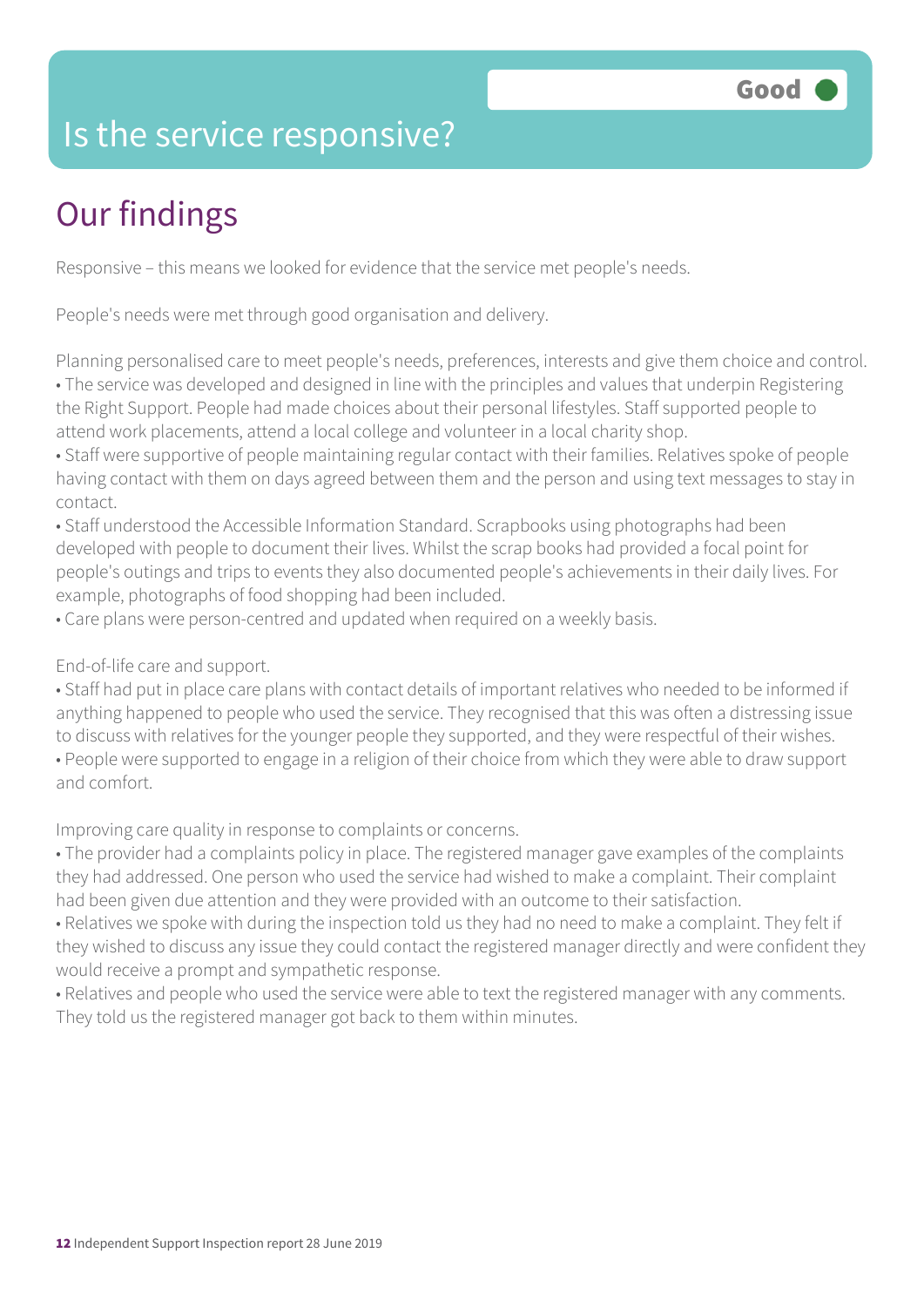#### Is the service well-led?

### Our findings

Well-Led – this means we looked for evidence that service leadership, management and governance assured high-quality, person-centred care; supported learning and innovation; and promoted an open, fair culture.

Service leadership was exceptional and distinctive. Leaders and the service culture they created drove and improved high-quality, person-centred care.

Planning and promoting person-centred, high-quality care and support with openness; and how the provider understands and acts on their duty of candour responsibility.

• The registered manager and the deputy manager were passionate about building upon the strong ethos of person-centred care they had developed. There was a tremendous drive and energy to place people at the heart of the service. There were excellent examples of how people had thrived in the service.

• People had developed the values of the service based on their standards of a quality service. The values were embedded throughout the service. There were many examples of the values in action. For example, staff showed great empathy with people. People approached staff with great confidence and trust. Relatives and staff told us the registered manager was extremely approachable. One person spoke of the registered manager and said, "She's a nice lady."

• There were very effective governance arrangements in place with each staff member being extremely proactive at placing people's needs at the heart of the service. People's views and comments were included in governance reports. A very clear structure of accountability meant vital information was readily transferred with ease and actions were readily agreed and carried out. This included staff carrying out people's wishes and ensuring they were always very well supported.

• Managers were acutely aware of their responsibilities to promote person-centred care whilst also continuing to balance the needs and wishes of relatives. They gave examples of how they were working to arrive at a consensus which protected the person's rights and ensured the person's contribution was highly valued.

• The many photographs held by the service and in the newsletters showed people received particularly high-quality care. The photos ranged from people developing cooking skills, being pampered, accessing community events, for example, a Salvation Army lunch club, to going to fun fairs, zoos and on holiday. This meant people led very busy and meaningful lives.

• The registered manager had an exceptional focus on linking people to their community. They sought community events, shared them with the staff and supported people to fully participate in community life. This included volunteering and visits to events in the local park.

Managers and staff being clear about their roles, and understanding quality performance, risks and regulatory requirements.

• The registered manager and the deputy manager had many years' experience of working within the care sector. They were extremely enthusiastic and committed to their role. Relatives described the registered manager as, "Brilliant", "Outstanding" and "Very Supportive". Staff told us they felt very well supported. One staff member told us the registered manager was the best manager they had ever had.

• The registered manager had an in-depth knowledge of regulations. Following notice of the inspection, staff